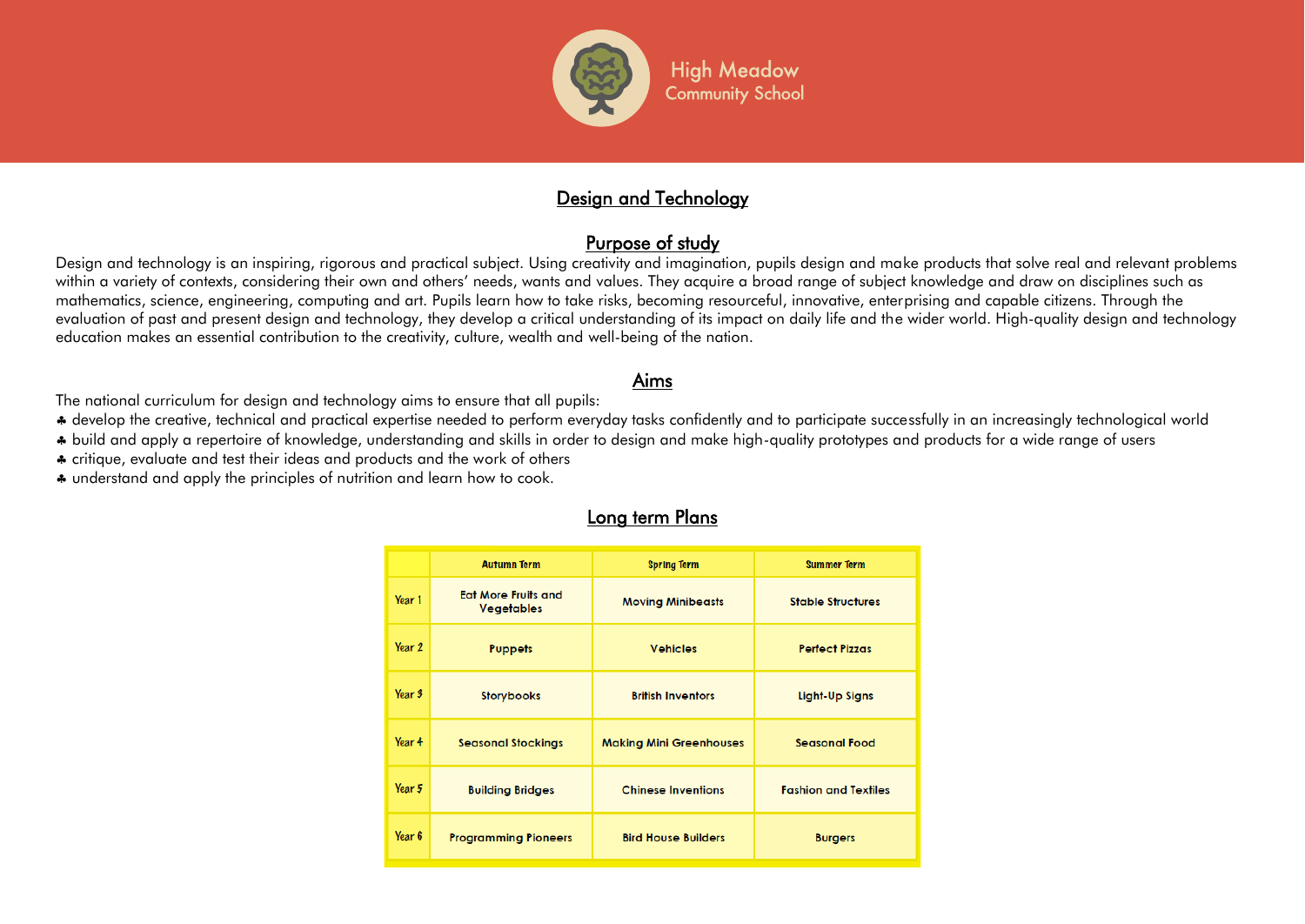

High Meadow<br>Community School

# Key Stage 1 Long Term Objectives

| Objective                                                                                                                                                              |  | Year 1                              |                                    |  | Year <sub>2</sub> |                 |                          |  |
|------------------------------------------------------------------------------------------------------------------------------------------------------------------------|--|-------------------------------------|------------------------------------|--|-------------------|-----------------|--------------------------|--|
|                                                                                                                                                                        |  | Moving<br>Fruit & Veg<br>Minibeaats | <b>Stable</b><br><b>Structures</b> |  | <b>Puppets</b>    | <b>Vehicles</b> | Perfect<br><b>Pizzas</b> |  |
| design purposeful, functional, appealing products for themselves and other users based on design criteria                                                              |  |                                     |                                    |  |                   |                 |                          |  |
| generate, develop, model and communicate their ideas through talking, drawing, templates, mock-ups and,<br>where appropriate, information and communication technology |  |                                     |                                    |  |                   |                 |                          |  |
| select from and use a range of tools and equipment to perform practical tasks [for example, cutting, shaping,<br>joining and finishing]                                |  |                                     |                                    |  |                   |                 |                          |  |
| select from and use a wide range of materials and components, including construction materials, textiles and<br>ingredients, according to their characteristics        |  |                                     |                                    |  |                   |                 |                          |  |
| explore and evaluate a range of existing products                                                                                                                      |  |                                     |                                    |  |                   |                 |                          |  |
| evaluate their ideas and products against design criterial                                                                                                             |  |                                     |                                    |  |                   |                 |                          |  |
| build structures, exploring how they can be made stronger, stiffer and more stable                                                                                     |  |                                     |                                    |  |                   |                 |                          |  |
| explore and use mechanisms [for example, levers, sliders, wheels and axles], in their Products                                                                         |  |                                     |                                    |  |                   |                 |                          |  |
| use the basic principles of a healthy and varied diet to prepare dishes                                                                                                |  |                                     |                                    |  |                   |                 |                          |  |
| understand where food comes from                                                                                                                                       |  |                                     |                                    |  |                   |                 |                          |  |